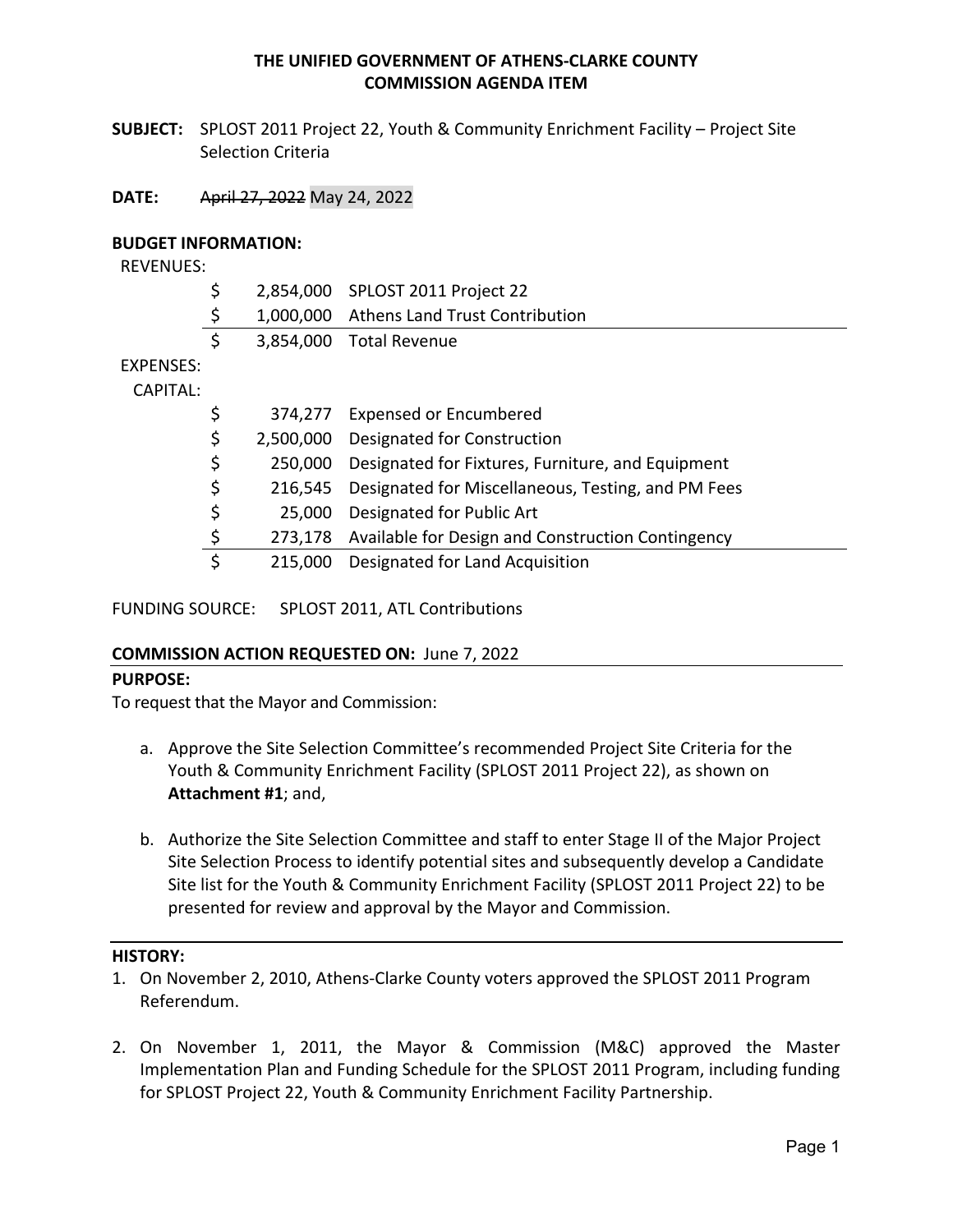- 3. On May 1, 2018, Mayor Nancy Denson assigned the SPLOST Project 22, Youth & Community Enrichment Facility Partnership to an Ad Hoc Committee, made up of five commissioners, to develop a recommendation for M&C to consider on the best use for the project.
- 4. On July 23, 2018, the Ad Hoc Committee met to review options for the SPLOST Project 22, Youth & Community Enrichment Facility Partnership and developed the criteria for a Request for Proposal to solicit proposals for the partnership.
- 5. On August 14, 2018, the Unified Government of Athens-Clarke County (ACCGov) advertised Request for Proposals #00927 for the SPLOST Project 22, Youth & Community Enrichment Facility Partnership Contract (SPLOST 2011 Project 22).
- 6. On August 24, 2018, ACCGov hosted a pre‐proposal meeting both in person and on the internet as part of a webinar for the RFP #00927.
- 7. On September 21, 2018, one proposal was received from Athens Land Trust (ALT) in response to RFP #00927 for the SPLOST Project 22, Youth & Community Enrichment Facility Partnership.
- 8. On October 23, 2018, the Ad Hoc Committee met to hear a presentation from the ALT on their proposal in response to RFP #00927. The committee also agreed, by unanimous vote, to recommend designating ALT's proposal as the most responsive proposal to M&C and to propose their programs described in their proposal as the recommended project concept.
- 9. On November 26, 2018, the SPLOST Citizens Oversight Committee confirmed that the "West Broad Rising: A Proposed Partnership with the Unified Government of Athens‐Clarke County for a Youth and Community Enrichment Facility" and described programs as the Project Concept is consistent with the Initial Project Statement of SPLOST 2011, Project 22, Youth & Community Enrichment Facility Partnership.
- 10. On December 4, 2018, the M&C approved the project concept and designated Athens Land Trust (ALT) for the award of SPLOST 2011, Project 22, Youth & Community Enrichment Facility Partnership, and authorized staff to implement site selection activities and negotiate a final contract and schematic design.
- 11. During and since 2019, ALT has continued dialogue with the Clarke County School District (CCSD) regarding options available for using the W. Broad School as a site for the Youth & Community Enrichment Facility.
- 12. On October 16, 2020, the Project User Group was established as Heather Benham, Haylee Banerjee, Andrew Saunders, Gustavo Rodriguez, Ella Willingham, Xavier Coates, and Lawrence Harris (who was later replaced with Erin Thompson Podvin and subsequently replaced by Soraia Felgenhauer).
- 13. On November 20, 2020, the Project User Group held its kick‐off meeting.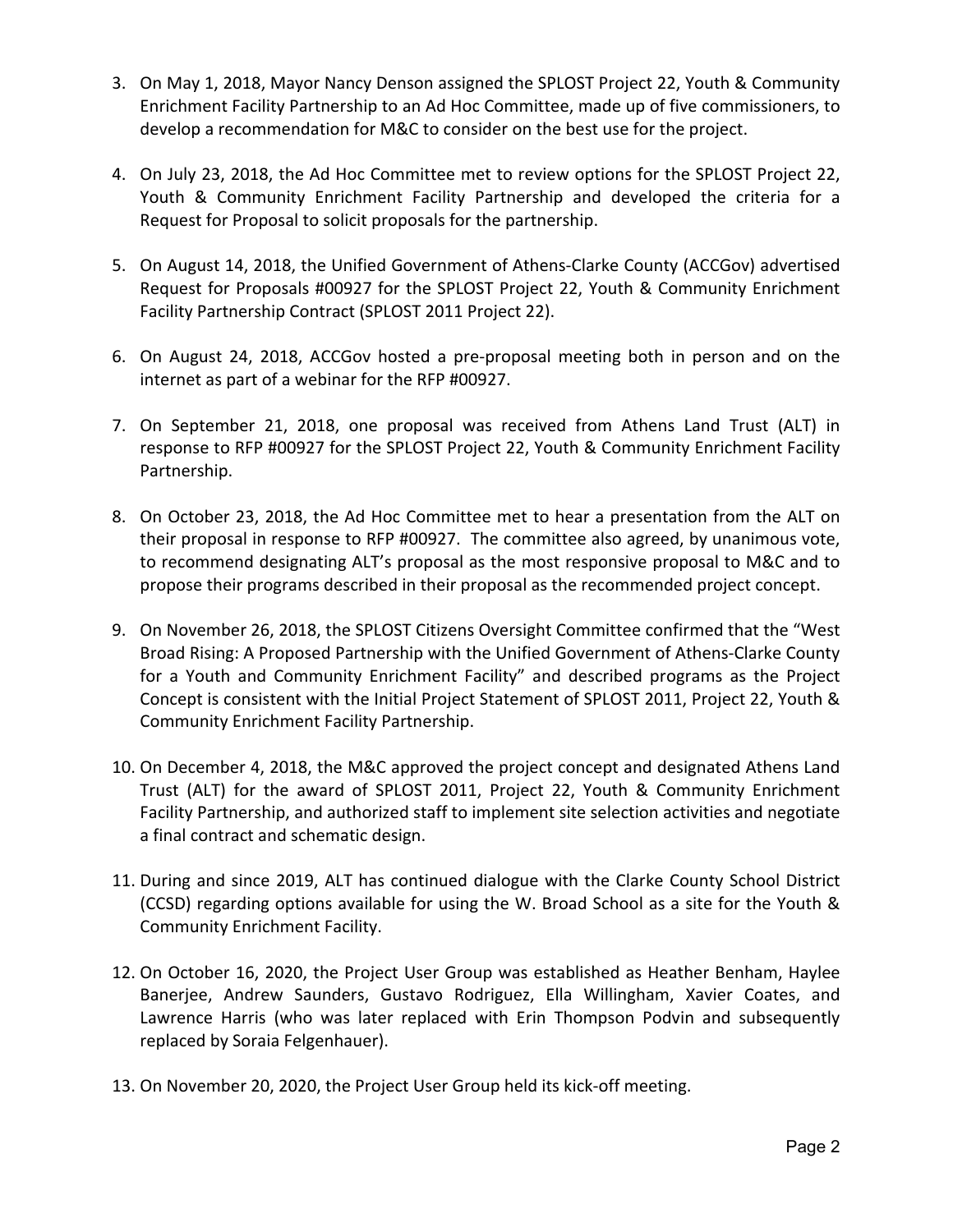- 14. From January 2021 though September 2021, the User Group continued to meet to review site selection criteria and Design Services Request for Proposal (RFP) criteria and investigated several CDBG properties being held by the AHA and the ALT for applicability.
- 15. On May 4, 2021, the Mayor appointed the following Site Selection Committee (SSC) for all capital projects, when needed, other than the new Judicial Center, including this project:
	- Commissioner Carol Myers Chair
	- Leslie Gonzalez Hilsman Middle School Media Specialist
	- Harry Sims resident and former ACC commissioner
	- Annice Ritter long-time literacy coach
	- Laura Carter SPLOST 2020 Oversight CAC member
- 16. On October 1, 2021, ACCGov advertised Request for Proposals #01053 for the SPLOST 2011 Project 22, Youth & Community Enrichment Facility Design Services.
- 17. On October 14, 2021, ACCGov hosted a pre-proposal conference on the internet for the RFP #01053.
- 18. On October 30, 2021, ACCGov received seven proposals were received for design services of SPLOST 2011 Project 22, Youth & Community Enrichment Facility. (See F&I #6)
- 19. On November 5, 2021, the User Group met and determined the short listing of firms for interviews. (See F&I #7)
- 20. On November 18, 2021, the User Group interviewed the shortlisted firms and determined the highest scoring proposal. (See F&I #8)
- 21. On December 7, 2021, M&C approved the Design Services contract with Architectural Collaborative, LLC (Arcollab).
- 22. On April 8, 2022, the Design Services contract was executed with Architectural Collaborative, LLC (Arcollab).
- 23. On April 25, 2022, the User Group finalized their proposed Site Selection Criteria in order to present to and review with the SSC.
- 24. On May 2, 2022, the SSC held their kickoff meeting and were presented the project User Groups recommended Site Selection Criteria and Project Concept.
- 25. On May 9, 2022, an on‐line survey and public comment was activated to allow citizens an additional opportunity to review and comment on the proposed Site Criteria and facility Programing.
- 26. On May 19, 2022, a Community Forum was held, in accordance with the Major Project Site Selection Process, to allow residents an opportunity to review and comment on the proposed Site Criteria (**Attachment #1**) and the Building Programing Documents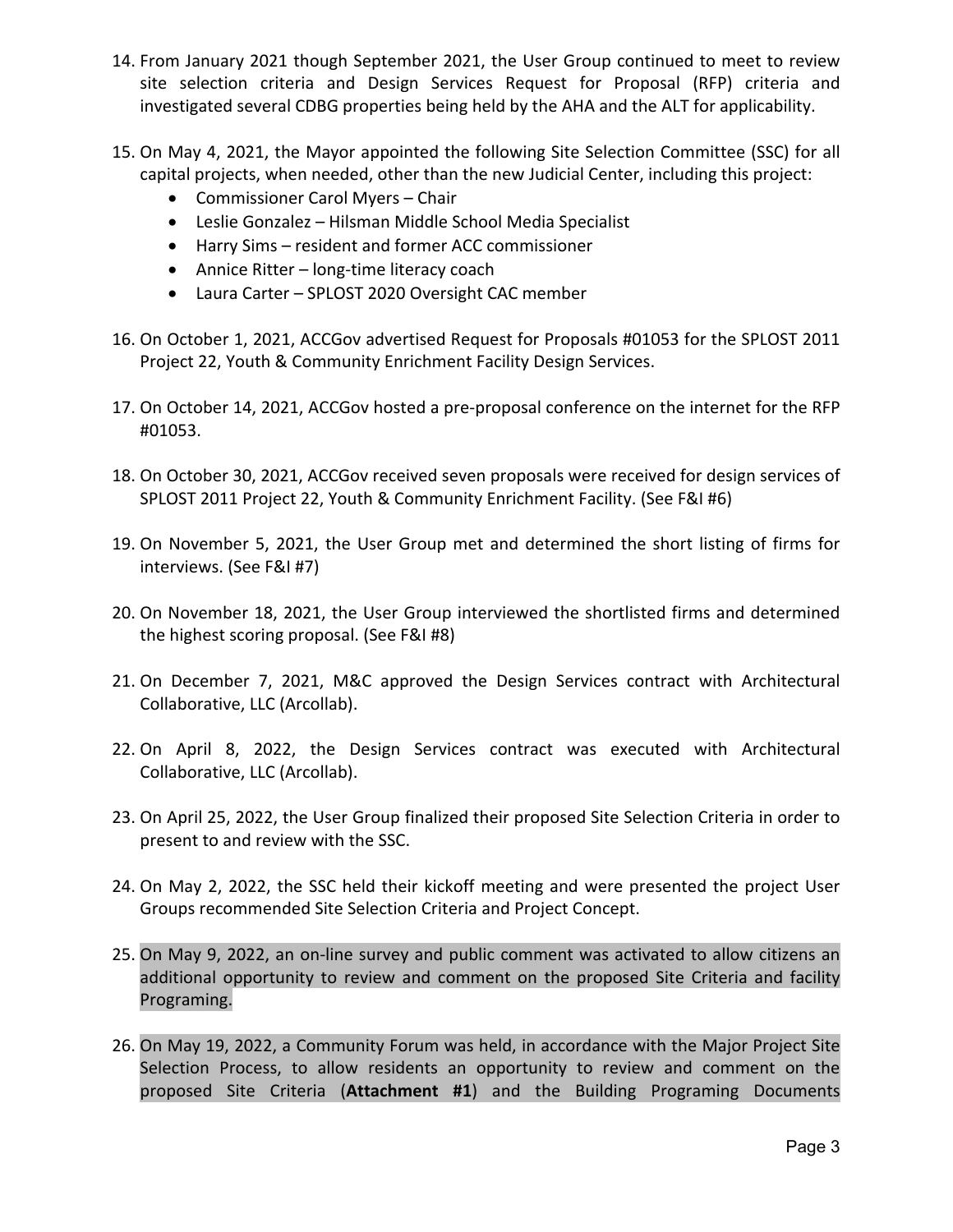(**Attachment #2**). The public comments have been reviewed and evaluated by staff. The meeting was attended by nine residents and two written comments were received at the public meeting.

- 27. On May 22, 2022, the on-line survey was closed. A total of 13 comments were received, including the two from the public meeting, and all comments received are provided in **Attachment #3**.
- 28. On May 23, 2022, the User Group reviewed the comments received and recommended, to the SSC, approval of the proposed Site Selection Criteria as revised shown in **Attachment #1**  (See F&I #8).
- 29. On May 23, 2022, the SSC completed their review of the proposed Revised Site Selection Criteria, taking into account the public feedback and the recommendation from the UG. The SSC voted unanimously to recommend the Site Selection Criteria, **Attachment #1**, to the M&C for approval.

#### **FACTS & ISSUES:**

1. The M&C approved Initial Project Statement for SPLOST 2011 Project 22, Youth & Community Enrichment Facility Partnership, reads as follows:

*Project 22, Youth & Community Enrichment Facility Partnership, will provide a new facility in partnership with one or more organizations for youth development and family educational programs in Athens‐Clarke County. It is expected the partner(s) will provide capital funds to the project to support SPLOST funding. The project is envisioned to include components such as computer lab and technology center, classrooms and conference space, game room, teen center, half gymnasium, associated administrative and operational areas, and exterior stage area and sports field.* 

- 2. The approved Project Concept for the SPLOST 2011 Project 22, Youth & Community Enrichment Facility Partnership is to build a new facility within Athens‐Clarke County in partnership with the Athens Land Trust (ALT) for a facility to deliver education, skill building, and employment to youth and families of Athens-Clarke County. The project concept includes plans for building renovations and possible site uses based on the past several years of community outreach, input sessions, and planning. The project concept includes developing spaces for market and garden space, classroom and activity space for youth programming, infrastructure and programming to support small business development, homebuyer education, financial literacy, and other neighborhood‐identified uses, the campus will be an engine for educational, job, and life skills. The project concept intends to meet an array of community needs while investing in and preserving a culturally and historically significant piece of Athens infrastructure.
- 3. The partial stated goal of the approved Project Concept is to bring unique opportunities to the West Broad Neighborhood, which has been targeted for revitalization by ACCGov, while delivering resources for education, economic development, cultural enrichment, and community fellowship to all of Athens' youth and families. The catalyst project to advance this goal is the development of a community campus comprising facilities for ALT's and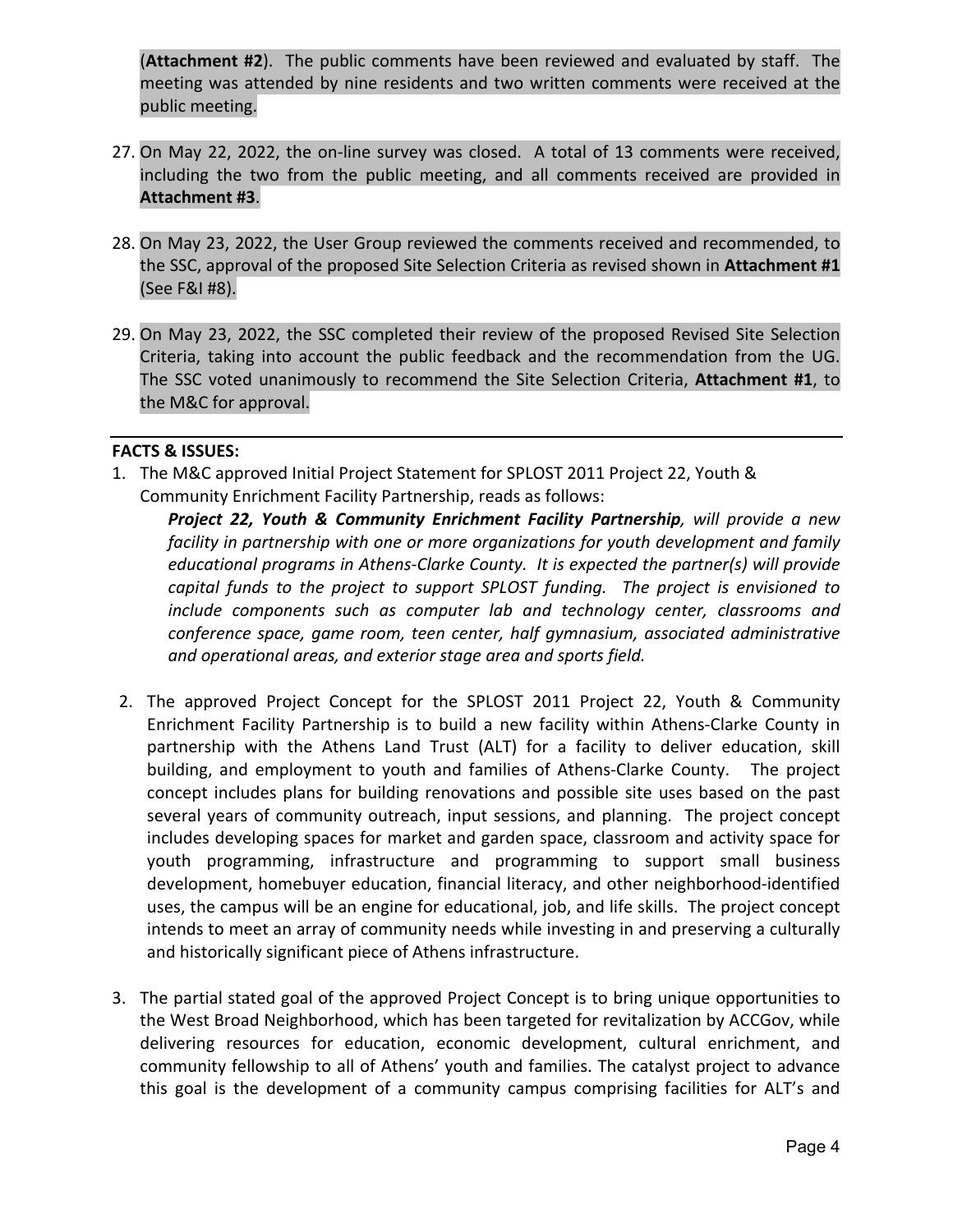other partners' youth and family programming, a marketplace and urban farm, resources for business incubation including a commercial kitchen, and other community services.

- 4. Additionally, as part of the Project Concept Approval by M&C December 4, 2018 (History #10), the M&C authorized staff to implement the Major Project Site Selection process and to negotiate a final contract with the Athens Land Trust.
- 5. The ACCGov Major Project Site Selection process is implemented by a Mayor-appointed resident member SSC, chaired by a Commissioner (History #15). The principal charge to the SSC is to ensure both appropriate technical and community values are considered and evaluated in the selection of sites for ACCGov facilities. The overall process includes specific activities as follows:
	- Stage I development of appropriate technical and community value siting criteria which must be approved by the M&C;
	- Stage II Identification of up to 10 Potential Sites based on the approved criteria, and determination. Recommending the top 3 Potential Sites to M&C for further evaluation as Candidate Projects. The Candidate Sites must also be approved by the M&C;
	- Stage III Includes detailed site studies as appropriate and a recommended final site ranking for M&C review and approval.

Each of these steps also includes a public information/community meeting process to receive input from the public for additional consideration.

- 6. Additional details of the project, such as building programming, space requirements, land acquisition, other partners, and available lease spaces will be negotiated with the ALT during the next phase of the project. The negotiated contract will be brought back to M&C for consideration in the future during the finalization of the Site Selection Process.
- 7. The Facility Program **Attachment #2** will be used to support the approved Project Concept in development of the Schematic Design in the next phase. The attached Facility Program and Programming Concept shows a "Must Have" building square footage of 14,434 SF for all of the programs and offices. At the current market prices, the current project budget of \$2,500,000 for construction is not adequate to build the full Must Have building square footages. However, the ALT continues to perform fund raising and grants opportunities are being sought to bridge the gap. If additional funding is not achieved, the shown programming spaces will take priority over office spaces; which could continue to remain at a different location.
- 8. The included **Attachment #2,** has been updated with additional information provided by the Project Designers to reflect the overall minimum square footages for the site and to reference the parking needs on the bubble diagram. The additional information and the public comments to make sure enough property is acquired for all project needs, prompted the UG to make the proposed change to the Technical Criteria for the minimum acreage to be 1.5 acres instead of 1 acre. The SSC reviewed revision noted in the Site Selection Criteria **Attachment #1** and agreed with the User Group's recommendation. As such the SSC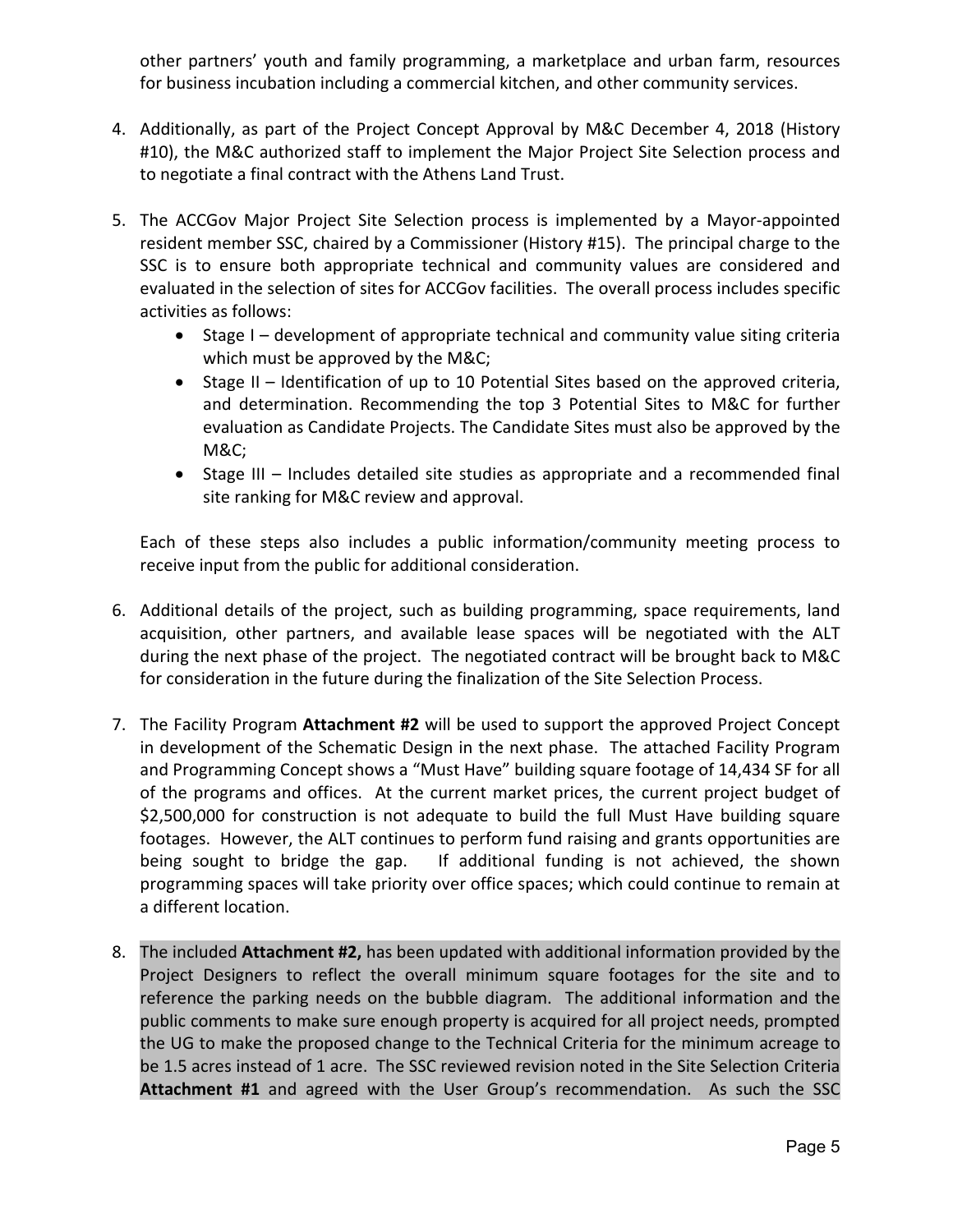unanimously recommend, for approval, the Siting Criteria as shown in the revised **Attachment #1**.

- 9. On May 19, 2022, a Community Forum will be held in accordance with the Major Project Site Selection Process to allow citizens an opportunity to review and comment on the proposed Site Criteria as shown on **Attachment #1** and Building Program as shown in Attachment #2. The public comments will be evaluated and the proposed Site Selection Criteria will be revised, as needed, based on those comments. The M&C will be provided a copy of all public comments received and a revised version of **Attachment #1** will be provided prior to the voting meeting on June 7, 2022.
- 10. On May 23, 2022, the SSC shall complete their review of the proposed Site Selection Criteria, taking into account the public feedback, for recommendation of the Siting Criteria to the M&C for approval. The M&C will be provided a copy of all public comments received and a final version of **Attachment #1**, as recommended by the will be provided prior to the voting meeting on June 7, 2022.

#### **OPTIONS:**

- 1. Mayor and Commission:
	- a. Approve the Site Selection Committee's recommended Project Site Criteria for the Youth & Community Enrichment Facility (SPLOST 2011 Project 22), as shown on **Attachment #1**; and,
	- b. Authorize the Site Selection Committee and staff to enter Stage II of the Major Project Site Selection Process to identify potential sites and subsequently develop a Candidate Site list for the Youth & Community Enrichment Facility (SPLOST 2011 Project 22) to be presented for review and approval by the Mayor and Commission.
- 2. Mayor and Commission do not approve the Site Selection Criteria.
- 3. Mayor and Commission defined option.

#### **DEPARTMENT RECOMMENDED ACTION:** Option #1a & b

#### **DEPARTMENT:**

Prepared by: Keith D. Sanders, SPLOST Program Administrator

April 27, 2022

Keith D. Sanders  **Date:** 

#### **ADMINISTRATIVE COMMENTS:**

ADMINISTRATIVE RECOMMENDATION: Option #1 a & b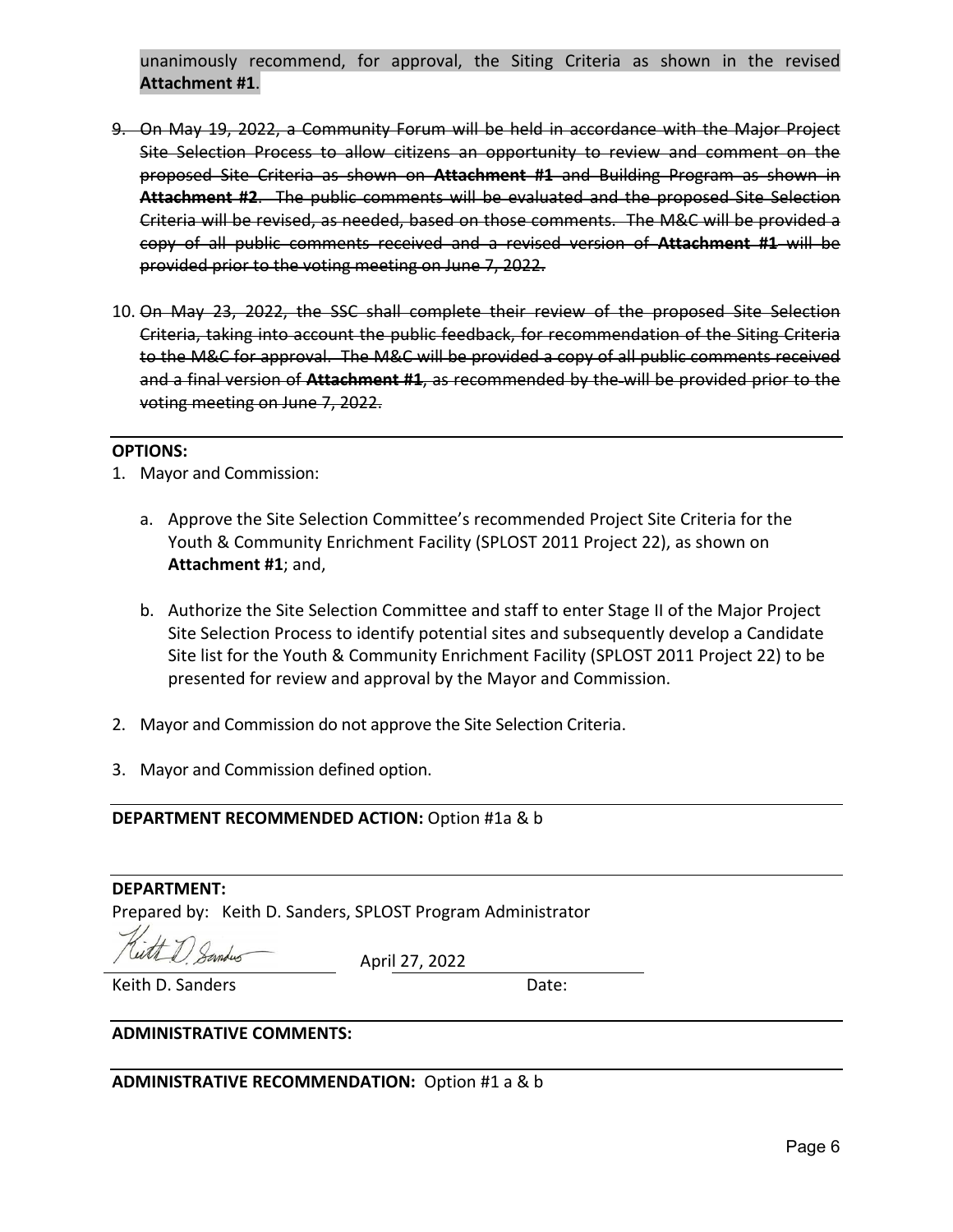May 11, 2022

**Manager** 

**Attachments:** Attachment #1 – Site Criteria Attachment #2 – Facility Programming Attachment #3 – Public Comments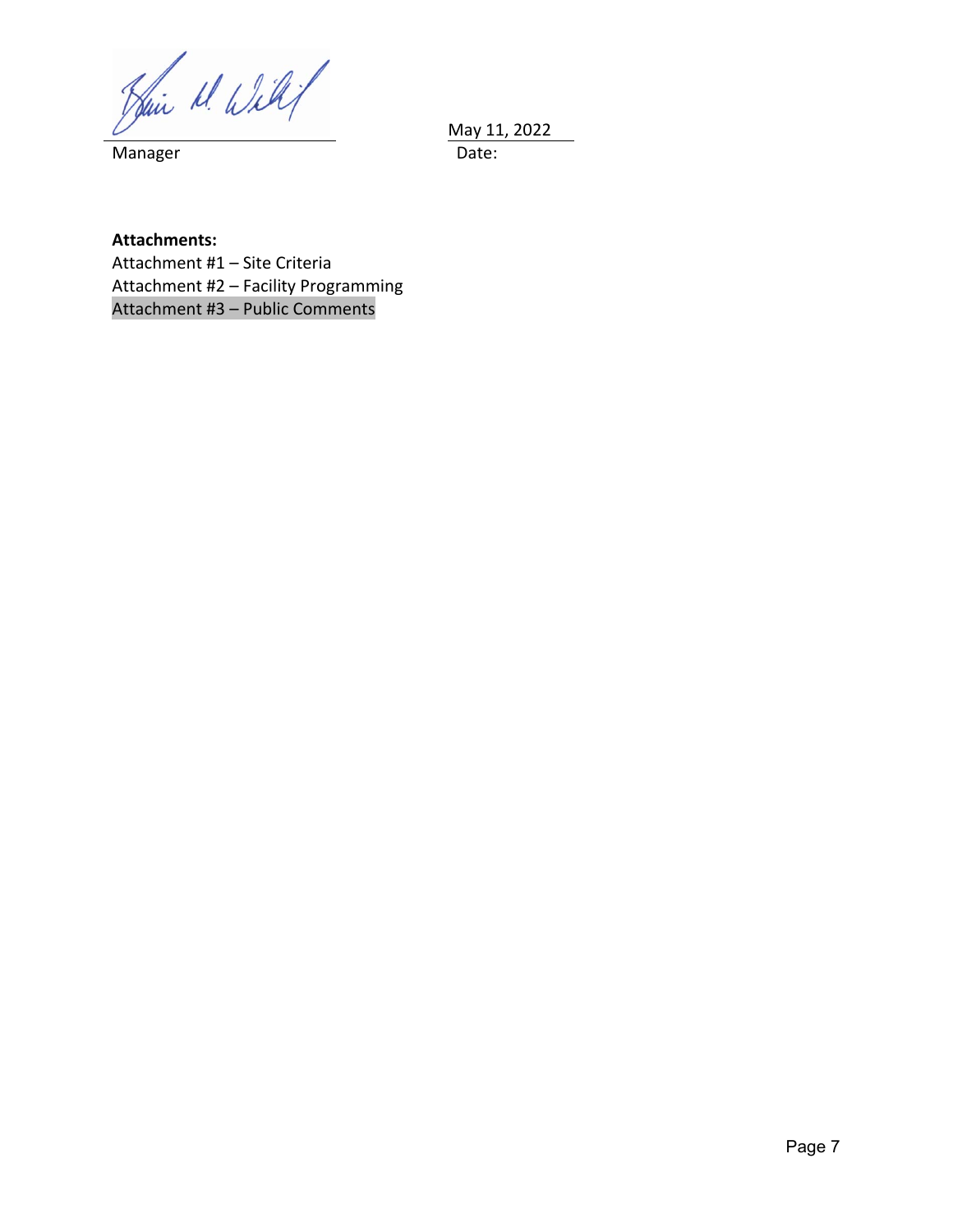## **SPLOST 2011 Project 22: Youth and Community Enrichment Facility Site Selection Criteria and Standards**

| <b>Technical Requirements:</b>                          |                                                                                                                                                                                                                                                                                                                                                                                                                  |                                                                                                                                    |                                                                                                                                                                                    |  |  |  |  |  |  |  |  |
|---------------------------------------------------------|------------------------------------------------------------------------------------------------------------------------------------------------------------------------------------------------------------------------------------------------------------------------------------------------------------------------------------------------------------------------------------------------------------------|------------------------------------------------------------------------------------------------------------------------------------|------------------------------------------------------------------------------------------------------------------------------------------------------------------------------------|--|--|--|--|--|--|--|--|
| <b>Criteria</b>                                         | Must Have $(MH) - 1$ point                                                                                                                                                                                                                                                                                                                                                                                       | Highly Wanted(HW) $-$ 3 points                                                                                                     | Nice to Have $(NH)$ – 5 points                                                                                                                                                     |  |  |  |  |  |  |  |  |
| <b>Property Area:</b>                                   | Total of no less than 1.5 acres of<br>combined useable area, with sufficient<br>on-street parking or adjacent sharable<br>parking options. (Total acreage may be<br>accomplished with multiple contiguous<br>parcels being combined and/or<br>multiple parcels in close proximity.)No<br>less than 1 Acre of useable, re-<br>developable site, With on-street<br>parking or adjacent sharable parking<br>options | Useable 1.5 to 3 2 Acres to develop<br>some on-site parking, particularly<br>accessible parking, and space for<br>community garden | Anything larger than 3 acres of useable<br>space                                                                                                                                   |  |  |  |  |  |  |  |  |
| <b>Site Topography:</b>                                 | Useable area with 20% or less grade<br>variation (Rolling terrain). Larger the<br>site the more grade that can be<br>tolerated                                                                                                                                                                                                                                                                                   | 10% or less grade variation<br>(Gentle terrain)                                                                                    | 5% or less grade variation<br>(Flat terrain)                                                                                                                                       |  |  |  |  |  |  |  |  |
| <b>Site Utilities:</b>                                  | Access to all utilities (Water, Sanitary<br>Sewer, cable/internet service, storm<br>sewer)                                                                                                                                                                                                                                                                                                                       | Access to all utilities (Water, Sanitary<br>Sewer, cable/fiber, storm sewer)                                                       | Connection to regional or shared<br>stormwater feature.                                                                                                                            |  |  |  |  |  |  |  |  |
| <b>Environmental, Building/</b><br><b>Construction:</b> | Permittable w/ acceptable mitigation<br>and/or acceptable variances from<br>standard permits.<br>Access for "box truck", food trucks or<br>trailer, and similar sized vehicles &<br>loading dock<br>Space for van parking                                                                                                                                                                                        | Permittable w/ minor mitigation;<br>minimal zoning variances.<br>Space for bus parking.                                            | Standard Permitting/no mitigation;<br>requires no zoning changes or variances to<br>permitting for similar structures for<br>adjacent sites.<br>Space for multiple buses and vans. |  |  |  |  |  |  |  |  |
| <b>Property Purchase</b><br><b>Approach:</b>            | Willing seller / Acceptable purchase<br>from private owner                                                                                                                                                                                                                                                                                                                                                       | IGA, Property Trade, long-term ground<br>lease                                                                                     | <b>ACCGov Owned</b>                                                                                                                                                                |  |  |  |  |  |  |  |  |
| Zoning:                                                 | Allowable zoning for facility or rezoning                                                                                                                                                                                                                                                                                                                                                                        | Commercial, Government, Parks,                                                                                                     | <b>Avoid Single Family</b>                                                                                                                                                         |  |  |  |  |  |  |  |  |

**"Must Have" items = Absolutely bare minimum for the site/Project to be a Success** 

**"Highly Wanted" items = Not required but would make a good option** 

**"Nice to Have" items = Not requirements but would make for an ideal, best possible, option**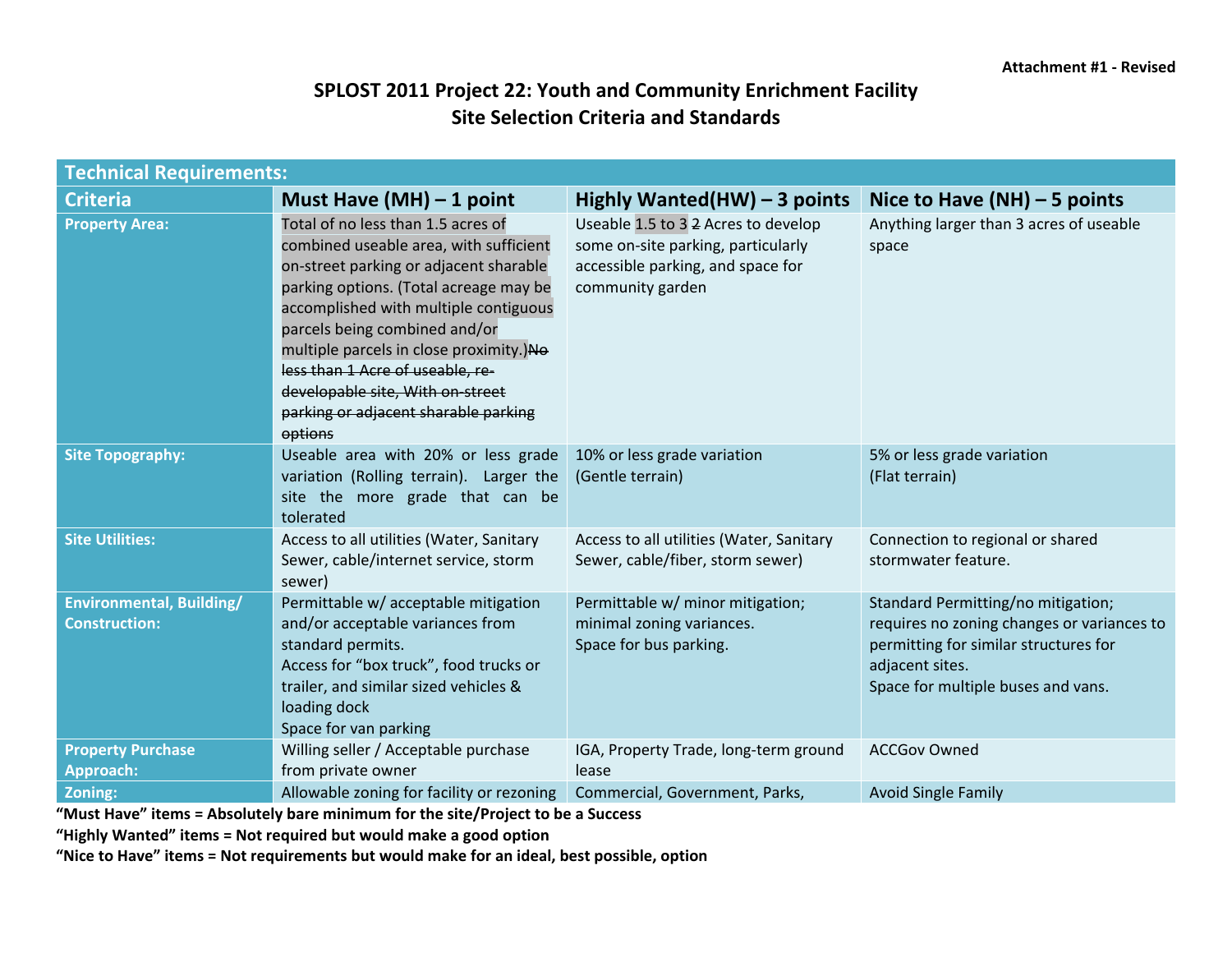## **SPLOST 2011 Project 22: Youth and Community Enrichment Facility Site Selection Criteria and Standards**

| <b>Community Requirements:</b>                               |                                                                        |                                                                                                                                    |                                                                                                                                              |  |  |  |  |  |  |  |  |
|--------------------------------------------------------------|------------------------------------------------------------------------|------------------------------------------------------------------------------------------------------------------------------------|----------------------------------------------------------------------------------------------------------------------------------------------|--|--|--|--|--|--|--|--|
| <b>Criteria</b>                                              | Must Have $(MH) - 1$ point                                             | Highly Wanted(HW) $-$ 3 points                                                                                                     | Nice to Have $(NH)$ – 5 points                                                                                                               |  |  |  |  |  |  |  |  |
| <b>Location:</b>                                             | Located within the search boundary<br>defined on attached map.         | Within four blocks of the W. Broad<br>Neighborhood Area (see attached<br>map).                                                     | Location that pedestrians from the W.<br>Broad Neighborhood Area would not have<br>to cross W. Broad Street to access (see<br>attached map). |  |  |  |  |  |  |  |  |
| <b>Accessibility (Bike,</b><br><b>Pedestrian, Handicap):</b> | Site is accessible by bike, pedestrian,<br>wheel chair, etc.           |                                                                                                                                    | Proximity to future planned Bike/Ped<br>Greenway, Trails, etc.                                                                               |  |  |  |  |  |  |  |  |
| <b>Site Visibility:</b><br>(Buildings/parking)               | Site supports acceptable visibility                                    | Facility is highly visible from vehicle one<br>of the major streets (W. Broad, Baxter,<br>Alps, Rocksprings, Milledge) in the area | Fronts one of the major streets (W. Broad,<br>Baxter, Alps, Rocksprings, Milledge) in the<br>area                                            |  |  |  |  |  |  |  |  |
| <b>Adjacent Property:</b>                                    | Acceptable functions with acceptable<br>impacts to adjacent properties | Supportive functions with adjacent<br>properties                                                                                   | No operational limits or impact to<br>adjacent properties                                                                                    |  |  |  |  |  |  |  |  |
| <b>Economic Impacts:</b>                                     | Costs within existing site value                                       | MH plus positive community impacts                                                                                                 | Costs less than existing site value                                                                                                          |  |  |  |  |  |  |  |  |
| <b>Community Environment:</b>                                | Minimum adverse impact to the area                                     | No adverse impacts<br>No Traffic Operational impacts<br><b>Enhances Future Development</b>                                         | Positive impacts<br>Improves the Site & Area<br>Provides opportunity for Future<br>Development                                               |  |  |  |  |  |  |  |  |
| <b>Alternate Transportation:</b>                             | Accessible Bus Route, within 4 blocks                                  | Readily Accessible to at least one Bus<br>Route and easy biking access                                                             | Readily (i.e. front door) accessible to<br>existing multiple Bus Routes and easy<br>biking access                                            |  |  |  |  |  |  |  |  |
| <b>Area Anchors</b>                                          |                                                                        | Located within two blocks (800') from<br>Clarke Central High School or Classic<br>City High, Career Academy                        | Located within one block (400') from<br>Clarke Central High School or Classic City<br>High, Career Academy                                   |  |  |  |  |  |  |  |  |

**"Must Have" items = Minimum for the site/Project to be a Success** 

**"Highly Wanted" items = Not required but would make a good option** 

**"Nice to Have" items = Not requirements but would make for an ideal, best possible, option**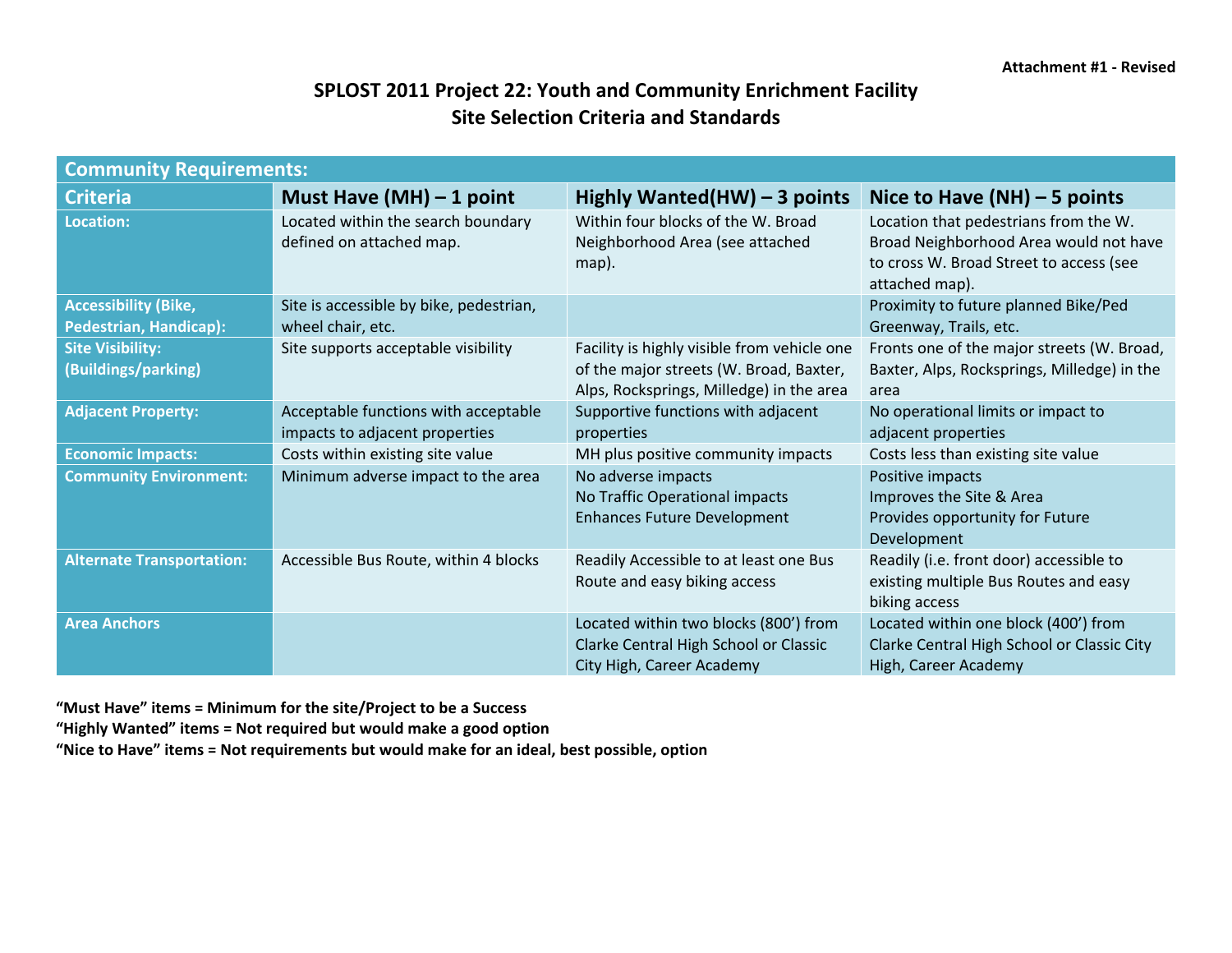

# YOUTH & COMMUNITY ENRICHMENT FACILITY: PROGRAMMING CONCEPT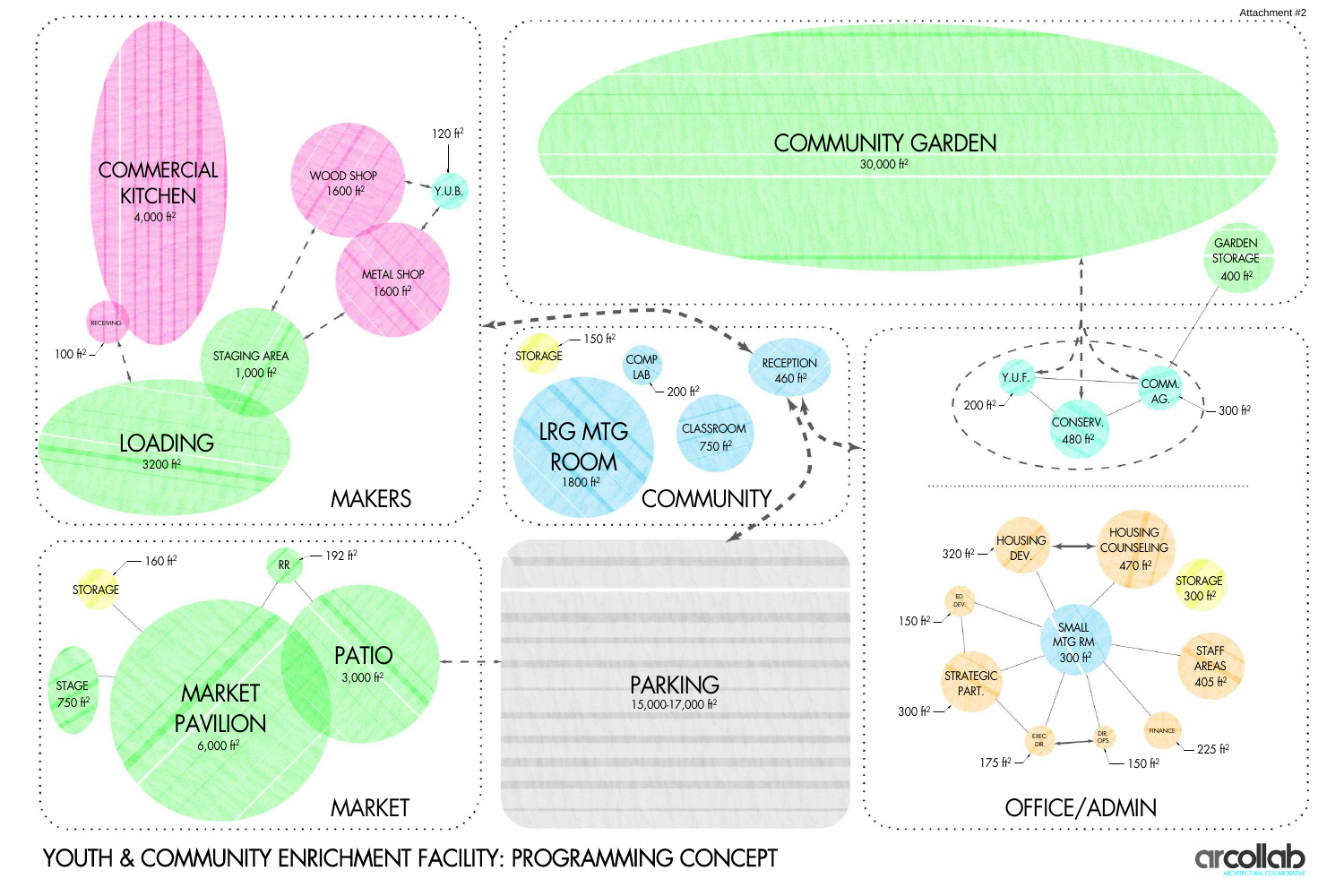| YOUTH AND COMMUNITY ENRICHMENT FACILITY<br><b>PROGRAM</b><br>SUMMARY, MAY 2022 |  |                                       |                                         |                               |                            |                               |                                |              |  |                              |                                 |                                            |
|--------------------------------------------------------------------------------|--|---------------------------------------|-----------------------------------------|-------------------------------|----------------------------|-------------------------------|--------------------------------|--------------|--|------------------------------|---------------------------------|--------------------------------------------|
|                                                                                |  |                                       |                                         |                               |                            |                               |                                |              |  |                              |                                 |                                            |
| <b>SPACE</b>                                                                   |  | QUANTITY                              | <b>OCCUPANTS</b><br>ð<br>#<br><b>OR</b> | H5<br>1                       | ANSF PER PERSON<br>χ<br>OR | <b>AREA</b><br><b>MIDTH</b>   | <b>ANSF</b>                    | NICE TO HAVE |  | <b>AREA</b><br>HIGHLY WANTED | <b>AREA</b><br><b>MUST HAVE</b> | <b>NOTES</b>                               |
| <b>1.0 RECEPTION</b>                                                           |  |                                       |                                         |                               |                            |                               |                                | 460          |  | 252                          | 252                             |                                            |
| 1.1 WORKSTATION                                                                |  | $\overline{a}$                        | 2                                       | 0                             | 50                         | 0                             | $\circ$                        | 100          |  | 72                           | 72                              | 36sf per person                            |
| 1.1 SEATING AREA (12 PEOPLE)                                                   |  | $\mathbf{1}$                          | 12                                      | $\overline{0}$                | 30                         | $\overline{O}$                | $\circ$                        | 360          |  | 180                          | 180                             | seating for 6 people                       |
| <b>2.0 DEPARTMENT OFFICES</b>                                                  |  |                                       |                                         |                               |                            |                               |                                | 2225         |  | 1843                         | 1843                            |                                            |
| 2.1 COMMUNITY AGRICULTURE                                                      |  |                                       |                                         |                               |                            |                               |                                | 300          |  | 234                          | 234                             |                                            |
| 2.1.1 SHARED OFFICE<br>2.1.1 FILE STORAGE                                      |  | $\mathbf{1}$                          | 5<br>$\overline{O}$                     | $\overline{O}$                | 50<br>$\mathbf 0$          | 0<br>$\overline{O}$           | $\circ$<br>50                  | 250<br>50    |  | 194<br>40                    | 194<br>40                       | $1 w.s. @ 50sf + 4 @ 36sf$                 |
| 2.2 CONSERVATION                                                               |  |                                       |                                         |                               |                            |                               |                                | 480          |  | 376                          | 376                             |                                            |
| 2.2.1 PRIVATE OFFICE                                                           |  | 1                                     | 0                                       | 10                            | $\mathbf 0$                | 12                            | $\circ$                        | 120          |  | 120                          | 120                             |                                            |
| 2.2.2 SHARED OFFICE                                                            |  | $\ensuremath{\mathsf{1}}$             | 6                                       | $\mathbf 0$                   | 50                         | $\mathsf{O}\xspace$           | $\mathsf O$                    | 300          |  | 216                          | 216                             | drops to 36sf/w.s.                         |
| 2.2.2 FILE STORAGE                                                             |  | $\mathbf{1}$                          | $\overline{0}$                          | $\overline{O}$                | $\circ$                    | $\overline{O}$                | 60                             | 60           |  | 40                           | 40                              |                                            |
| <b>2.3 EXECUTIVE DIRECTOR</b><br>2.3.1 PRIVATE OFFICE                          |  | $\frac{1}{2}$                         |                                         | 15                            | $\circ$                    | 10                            | $\circ$                        | 175<br>175   |  | 150<br>150                   | 150<br>150                      | drops to 150 sf office                     |
| <b>2.4 DIRECTOR OF OPERATIONS</b>                                              |  |                                       |                                         |                               |                            |                               |                                | 150          |  | 150                          | 150                             |                                            |
| 2.4.1 PRIVATE OFFICE                                                           |  | 1                                     |                                         | 15                            | $\mathsf O$                | 10                            | $\circ$                        | 150          |  | 150                          | 150                             |                                            |
| 2.5 STRATEGIC PARTNERSHIPS                                                     |  |                                       |                                         |                               |                            |                               |                                | 300          |  | 242                          | 242                             |                                            |
| 2.5.1 PRIVATE OFFICE (DIRECTOR)                                                |  | 1                                     |                                         | 15                            | $\mathsf{O}$               | 10                            | $\circ$                        | 150          |  | 120                          | 120                             | drops to 120 sf office                     |
| 2.5.2 SHARED OFFICE<br>2.5.3 1 FILE STORAGE                                    |  | $\mathbf{1}$<br>$\mathbf{1}$          | $\overline{c}$<br>$\overline{O}$        | $\mathbf 0$<br>$\overline{O}$ | 50<br>$\mathbf 0$          | $\mathbf 0$<br>$\overline{0}$ | $\circ$<br>50                  | 100<br>50    |  | 72<br>50                     | 72<br>50                        | drops to 36 sf w.s.                        |
| 2.6 EDUCATION EMPOWERMENT &<br><b>DEVELOPMENT</b>                              |  |                                       |                                         |                               |                            |                               |                                | 150          |  | 136                          | 136                             | How many people are in<br>this department? |
| 2.6. SHARED OFFICE                                                             |  | $\mathbf{1}$                          | 2                                       |                               | 50                         | 0                             | $\circ$                        | 100          |  | 86                           | 86                              | 1 w.s. @ 50sf + 1 @ 36sf                   |
| 2.6.1 FILE STORAGE                                                             |  | $\mathbf{1}$                          | $\overline{O}$                          | $\overline{O}$                | $\circ$                    | $\overline{O}$                | 50                             | 50           |  | 50                           | 50                              |                                            |
| 2.7 FINANCE OFFICE                                                             |  |                                       |                                         |                               |                            |                               |                                | 225          |  | 158                          | 158                             |                                            |
| 12.7.1 director's workstation<br>2.7.2 ADDITIONAL WORKSTATIONS                 |  | 1 <sup>1</sup>                        | $\overline{1}$                          | $\circ$                       | 80<br>50                   | $\mathbf{O}$                  | $\circ$<br>$\mathsf{O}\xspace$ | 80<br>150    |  | 80<br>108                    | 50<br>108                       | drops to 50sf w.s.                         |
| 2.7.1 FILE STORAGE/LAYOUT SPACE                                                |  | $\begin{array}{c} 3 \\ 1 \end{array}$ | 3<br>$\overline{O}$                     | 0<br>$\overline{O}$           | $\circ$                    | $\mathbf 0$<br>0              | $75\,$                         | 75           |  | 50                           | 50                              | drops to 36sf w.s.                         |
| <b>2.8 HOUSING COUNSELING</b>                                                  |  |                                       |                                         |                               |                            |                               |                                | 470          |  | 375                          | 375                             | <b>Near Housing Development</b>            |
| 2.8.1 PRIVATE OFFICE                                                           |  |                                       | $\mathbf 0$                             | 10                            | $\circ$                    | 12                            | $\circ$                        | 120          |  | 120                          | 120                             |                                            |
| 2.8.2 SHARED OFFICE                                                            |  |                                       | 5                                       | $\mathsf{O}\xspace$           | 50                         | $\mathsf{O}\xspace$           | $\circ$                        | 250          |  | 180                          | 180                             | drops to 36sf w.s.                         |
| 2.8.2 FILE STORAGE                                                             |  | $\mathbf{1}$                          | $\overline{O}$                          | $\overline{O}$                | $\circ$                    | 0                             | 100                            | 100          |  | 75                           | 75                              |                                            |
| <b>2.9 HOUSING DEVELOPMENT</b><br>2.9.1 PRIVATE OFFICE                         |  |                                       | 0                                       | 10                            | $\mathsf{O}$               | 12                            | $\circ$                        | 320<br>120   |  | 267<br>120                   | 267<br>120                      | <b>Near Housing Counseling</b>             |
| 2.9.2 SHARED OFFICE                                                            |  |                                       | $\overline{2}$                          | $\mathsf{O}\xspace$           | 50                         | $\mathsf O$                   | $\circ$                        | 100          |  | 72                           | $\mathbf{72}$                   | drops to 36sf w.s.                         |
| 2.9.2 FILE STORAGE                                                             |  | $\mathbf{1}$                          | $\overline{O}$                          | $\overline{O}$                | $\mathbf 0$                | $\mathsf{O}\xspace$           | 100                            | 100          |  | 75                           | 75                              |                                            |
| 2.10 YOUNG URBAN FARMERS                                                       |  |                                       |                                         |                               |                            |                               |                                | 200          |  | 147                          | 147                             |                                            |
| 2.10.1 SHARED OFFICE                                                           |  | $\mathbf{1}$<br>$\mathbf{1}$          | $\overline{c}$<br>$\circ$               | $\overline{O}$                | 50                         | 0<br>$\overline{O}$           | $\circ$<br>100                 | 100          |  | 72                           | 72<br>75                        | drops to 36sf w.s.                         |
| 2.10.1 FILE STORAGE<br><b>2.11 YOUNG URBAN BUILDERS</b>                        |  |                                       |                                         |                               | $\mathbf 0$                |                               |                                | 100<br>120   |  | 75<br>106                    | 106                             |                                            |
| 2.11.1 SHARED OFFICE                                                           |  | $\mathbf{1}$                          | 2                                       |                               | 50                         | 0                             | $\circ$                        | 100          |  | 86                           | 86                              | 1 w.s. @ 50sf + 1 @ 36sf                   |
| 2.11.2 FILE STORAGE                                                            |  | $\mathbf{1}$                          | $\overline{O}$                          | $\overline{O}$                | $\mathbf 0$                | $\overline{O}$                | 20                             | 20           |  | 20                           | 20                              |                                            |
| 3.0 STAFF AREAS                                                                |  |                                       |                                         |                               |                            |                               |                                | 405          |  | 405                          | 405                             |                                            |
| 3.1 KITCHENETTE (10 PEOPLE)<br>3.2 WORKROOM                                    |  | $\mathbf{1}$<br>$\mathbf{1}$          | $\overline{O}$                          |                               | 0<br>$\overline{O}$        | 0<br>$\overline{0}$           | 155<br>250                     | 155<br>250   |  | 155<br>250                   | 155<br>250                      |                                            |
| 4.0 CLASSROOM/ CONFERENCE/<br><b>MEETING ROOMS</b>                             |  |                                       |                                         |                               |                            |                               |                                | 2850         |  | 2550                         | 2550                            |                                            |
| 4.1 SMALL ROOM (2-6 PEOPLE)                                                    |  | $\overline{\mathbf{c}}$               | 6                                       | 0                             | 25                         | 0                             | 150                            | 300          |  | 300                          | 300                             |                                            |
| 4.2 MEDIUM ROOM (30 PEOPLE)                                                    |  |                                       | 30                                      | $\mathbf 0$                   | 25                         | $\mathsf{O}\xspace$           | 750                            | 750          |  | 750                          | 750                             |                                            |
| 4.3 LARGE ROOM (100 PEOPLE)<br>5.0 LABORATORIES                                |  | $\frac{1}{2}$                         | 100                                     | $\overline{O}$                | 18                         | 0                             | 1800                           | 1800<br>3400 |  | 1500<br>1750                 | 1500<br>1750                    | reduced to 15sf/person                     |
| 5.1 WOOD SHOP                                                                  |  |                                       | $\mathbf{O}$                            |                               | $\mathbf 0$                | 0                             | 1600                           | 1600         |  | 1600                         | 1600                            |                                            |
| 5.2 METAL SHOP                                                                 |  |                                       |                                         |                               |                            |                               | 1600                           | 1600         |  |                              |                                 | no metal shop after N.T.H.                 |
| 5.2 COMPUTER LAB (4 STATIONS)                                                  |  | $\mathbf{1}$                          | $\overline{\mathcal{A}}$                | $\overline{O}$                | 50                         | $\overline{O}$                | 50                             | 200          |  | 150                          | 150                             | drops to 36sf per w.s.                     |
| <b>6.0 KITCHEN</b>                                                             |  |                                       |                                         |                               |                            |                               |                                | 4000         |  | 3500                         | 3000                            |                                            |
| 6.1 COMMERCIAL KITCHEN                                                         |  | $\mathbf{1}$                          | 0                                       |                               | $\mathbf 0$                | 0                             | 1800                           | 4000         |  | 3500                         | 3000                            |                                            |
| 6.2 RECEIVING                                                                  |  | $\frac{1}{2}$                         | $\overline{O}$                          | $\overline{0}$                | $\circ$                    | $\overline{O}$                | 100                            | 100          |  | 100                          | 100                             | from loading dock                          |
| <b>7.0 STORAGE</b>                                                             |  |                                       |                                         |                               |                            |                               |                                | 610          |  | 610                          | 510                             |                                            |

| <b>7.1 FIRE RESISTANT STORAGE</b>         |   | $\Omega$ |     | $\circ$  | $\Omega$ | 300                                 | 300    | 300    | 200    |                             |
|-------------------------------------------|---|----------|-----|----------|----------|-------------------------------------|--------|--------|--------|-----------------------------|
| <b>7.2 FURNITURE STORAGE</b>              |   | $\Omega$ |     | $\Omega$ | $\Omega$ | 150                                 | 150    | 150    | 150    |                             |
| 7.3 GARDEN/MARKET COLD STORAGE            |   |          |     | $\Omega$ | 20       |                                     | 160    | 160    | 160    | verify size                 |
| <b>18.0 OUTDOOR SPACES</b>                |   |          |     |          |          |                                     | 61,702 | 51,388 | 40,138 |                             |
| 8.1 RESTROOMS                             | 3 |          |     |          |          | 64                                  | 192    | 128    | 128    | drops to 2 unisex restrooms |
|                                           |   |          |     |          |          |                                     |        |        |        | $(30)10x10$ booth + 20'     |
| <b>8.2 MARKET PAVILION</b>                |   | $\Omega$ | 150 | $\Omega$ | 40       |                                     | 6000   | 4500   | 3000   | aisle for 6000 sf version   |
| 8.3 YOUNG URBAN FARMERS STORAGE           |   | $\Omega$ | 16  | $\Omega$ | 25       |                                     | 400    | 400    | 400    |                             |
| 8.4 GARDENS                               |   |          |     |          |          | 30,000                              | 30,000 | 22,500 | 15,000 |                             |
| 8.5 STAGE                                 |   |          |     |          |          | 750                                 | 750    | 500    | 250    |                             |
| 8.6 PATIO & STAGING FOR WD/MTL SHOPS      |   |          |     |          |          | 4,000                               | 4,000  | 4,000  | 3,000  |                             |
| 8.7 LOADING DOCK/TRASH/RECYCLING          |   |          |     |          |          | 3,200                               | 3,200  | 3,200  | 3,200  | with washing station        |
| 8.8 PARKING                               |   |          |     |          |          | 17,000                              | 17,000 | 16,000 | 15,000 | 45-52 spaces                |
| <b>8.9 UNCONDITIONED MARKET STORAGE</b>   |   |          | 2C  | $\cap$   |          |                                     | 160    | 160    | 160    | tent storage unnessary      |
|                                           |   |          |     |          |          |                                     |        |        |        |                             |
|                                           |   |          |     |          |          | <b>TOTAL ANSF</b>                   | 13950  | 10910  | 10310  |                             |
|                                           |   |          |     |          |          | <b>EFFICIENCY FACTOR</b>            | 1.6    | 1.5    | 1.4    |                             |
|                                           |   |          |     |          |          | <b>GROSS CONDITIONED BLD SF</b>     | 22,320 | 16,365 | 14,434 |                             |
| Note: 1 $\alpha$ cre = 43,560 sf          |   |          |     |          |          | <b>ACREAGE REQ. FOR 1-STORY BLD</b> | 1.93   | 1.56   | .25    |                             |
| *Assumes all offices & staff areas are on |   |          |     |          |          | ACREAGE REQ. FOR 2-STORY BLD*       | 1.83   | 1.50   | 1.22   |                             |
| 2nd level                                 |   |          |     |          |          |                                     |        |        |        |                             |

# Attachment #2